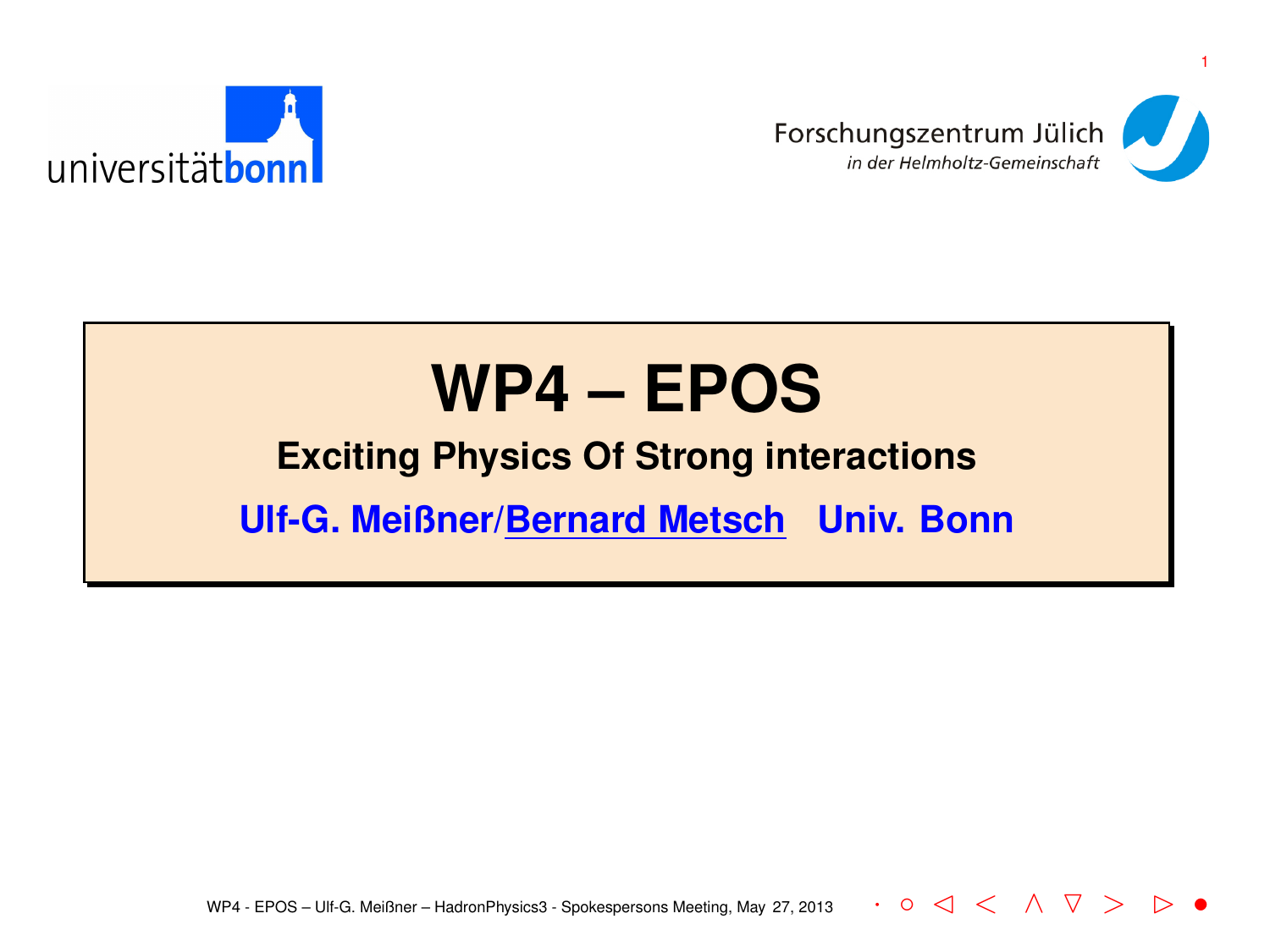#### **CONTENTS**

- **Objectives of the network**
- **Network projects and structure**
- **Involved laboratories and scientists**
- **Selected achievements**
- <span id="page-1-0"></span>• **Summary & Outlook**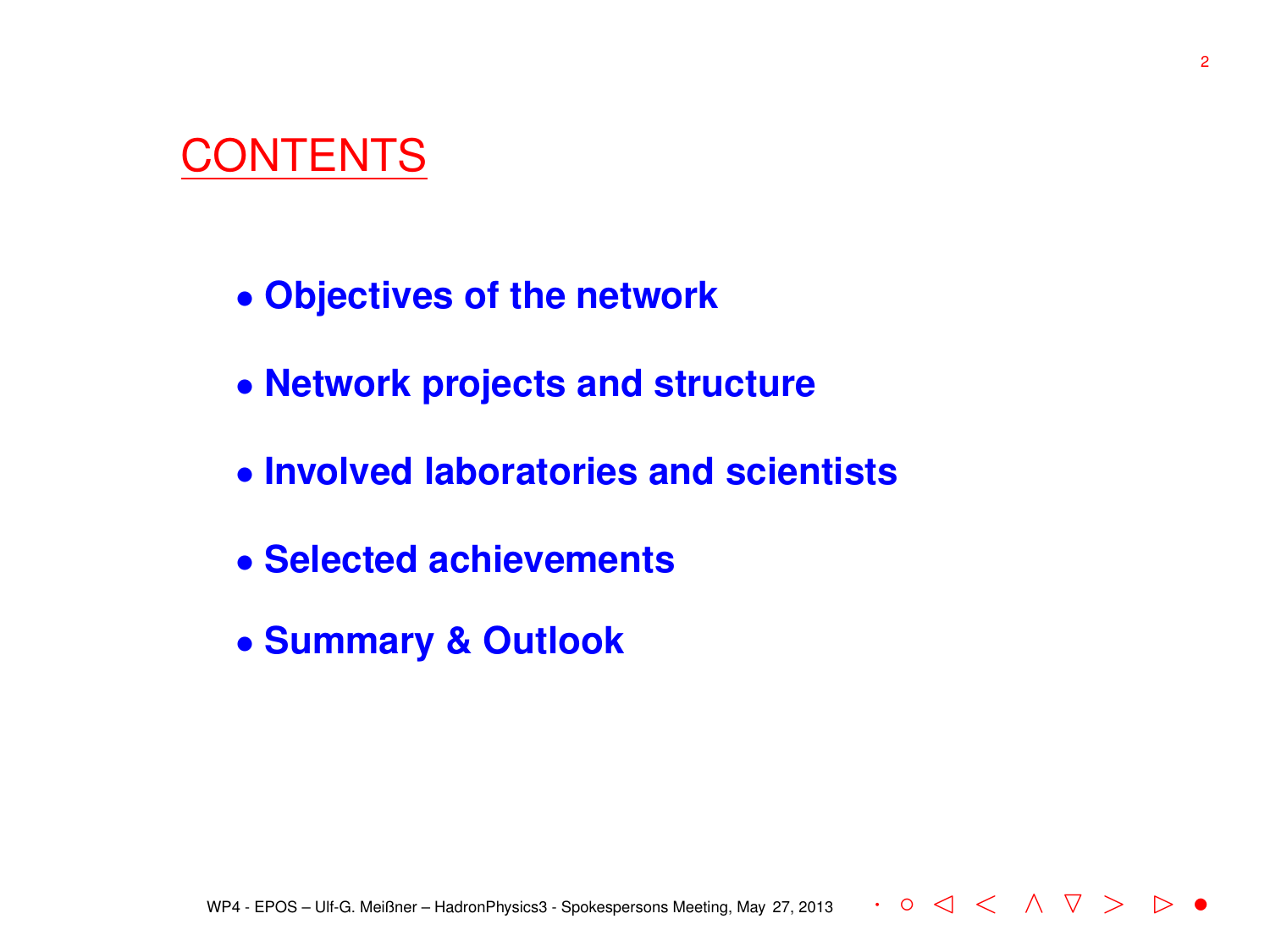### EPOS: OBJECTIVES and PROJECTS

- Strong interactions at low & intermediate energies: **strong QCD**
- Manifestation of QCD in hadrons and systems made thereof
- Provide improved theoretical tools
- Detailed analysis of experimental results
- New facilities  $=$  new opportunities

#### ⇒ **EPOS - Exciting Physics Of Strong interactions**

<span id="page-2-0"></span>• Four project areas: P1 Precision calculations P2 Multi-quark and multi-hadron states P3 Lattice methods and applications P4 Nuclear matter and phases of QCD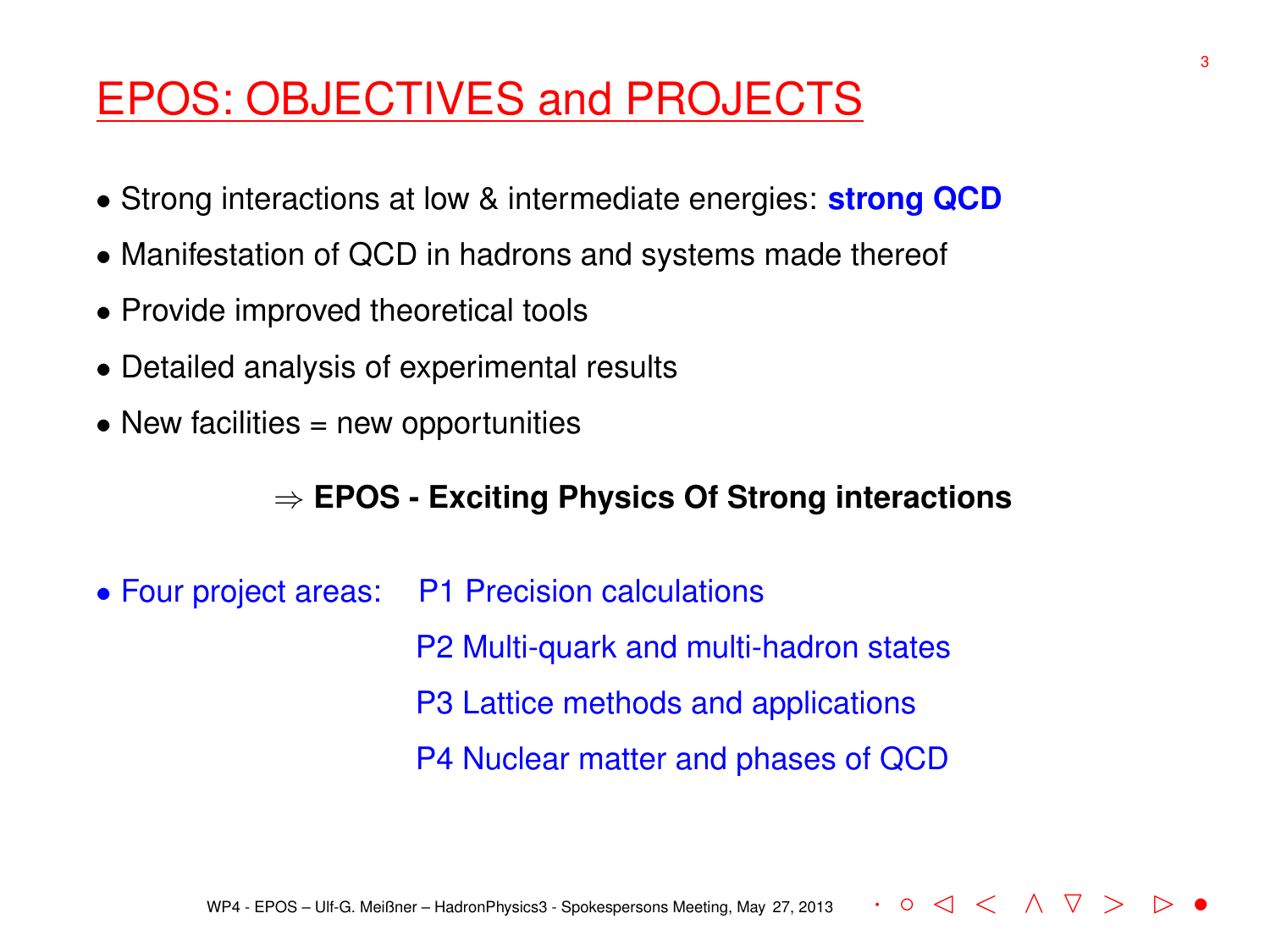#### NETWORK PROJECTS

#### • 4 main resarch areas w/ specific tasks

#### P1 Precision calculations

Roy-Steiner equations for pion-nucleon scattering,  $\sigma_{\pi N}$  term, ∆ effects in nucleon and nuclear systems, two-photon effects, CP violation in D-meson decays, hadronic scattering lengths from 3-body decays, . . .

#### P2 Multi-quark and multi-hadron states

Theory of hadronic molecules & unique observables, multi-quark states, decay patterns of X,Y, Z states, universality, three-hadron states,

. . .

#### P3 Lattice methods and applications

Hadron resonances in a finite volume, channel couplings & decays, Nucleon resonances at low quark masses and in large volumes, nuclear lattice simulations, . . .

#### <span id="page-3-0"></span>P4 Nuclear matter and phases of QCD

EFTs for nuclear matter, nuclear energy density functional from chiral dynamics, pairing in neutron matter, hadron to quark transition in hot QCD, role of multi-quark interactions, phase diagram, . . .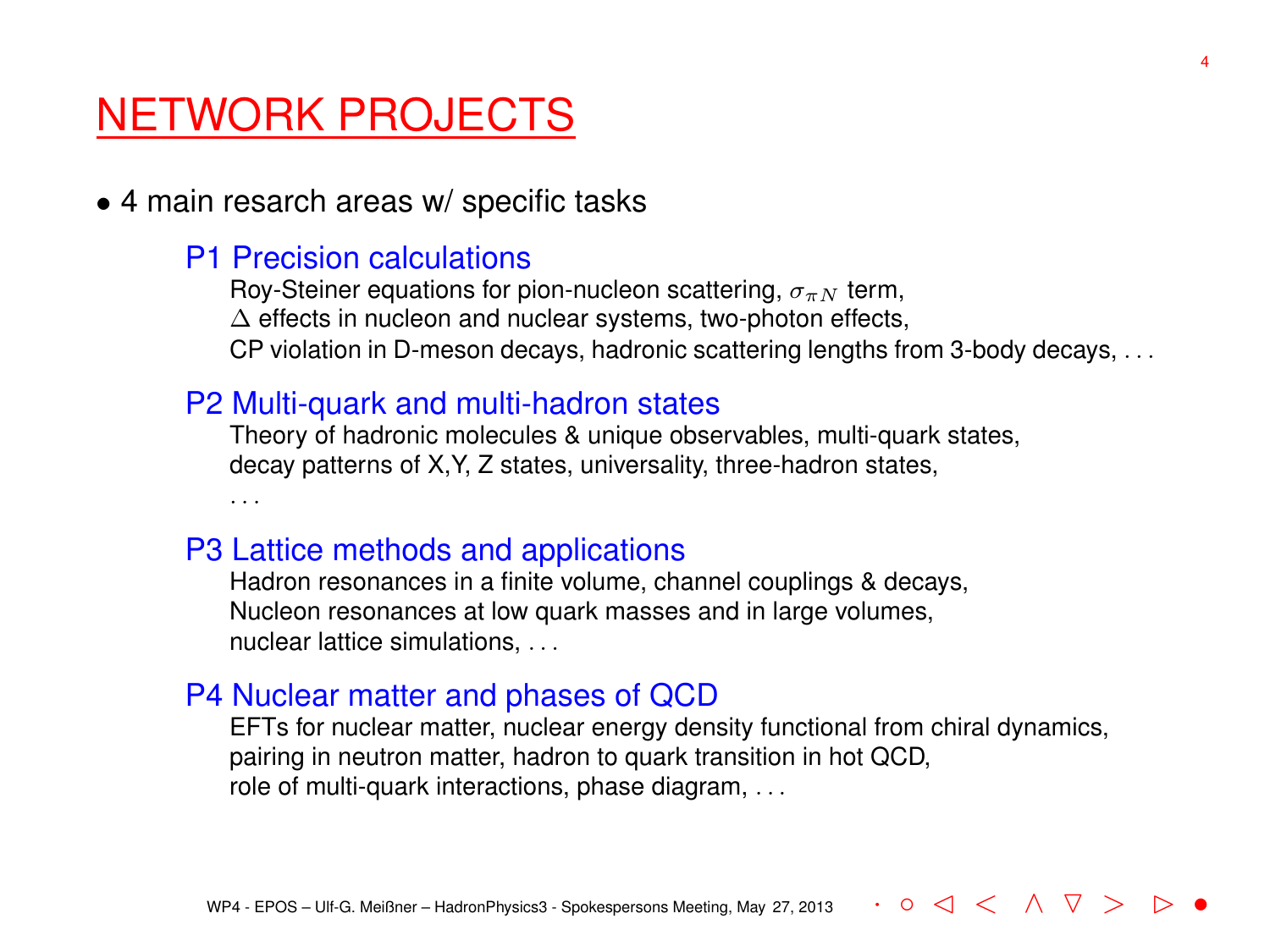#### INVOLVED LABORATORIES & SCIENTISTS

#### • 26 nodes from 12 countries

U. Bonn (BN), TU München (MÜ), U. Mainz (MZ), U. Bochum (BO), U. Tübingen (TÜ), U. Gießen (GI), FZ Jülich (JÜ), GSI Darmstadt (DA), U. Graz (GZ), U. Valencia (VA), U. Barcelona (BA), U. Granada (GA), U. Madrid (MA), U. Murcia (MU), U. Salamanca (SA), CPT Marseille (MS), U. Paris-Sud (PA), U. Pavia (PV) , U. Bern (BE) , U. Manchester (MN), U. Cracow (CR), U. Lund (LU), IST Lisbon (LI), U. Coimbra (CO), ITEP Moscow (MO), ODTU Ankara (ODTUE) (associated nodes)

- ∼100 permanent researchers, ∼45 post-doc, ∼65 students → ∼ **90 FTE**
- <span id="page-4-0"></span>• Strong link to lattice QCD activities, all TNAs and many JRAs

 $\Rightarrow$  significant contribution to HP3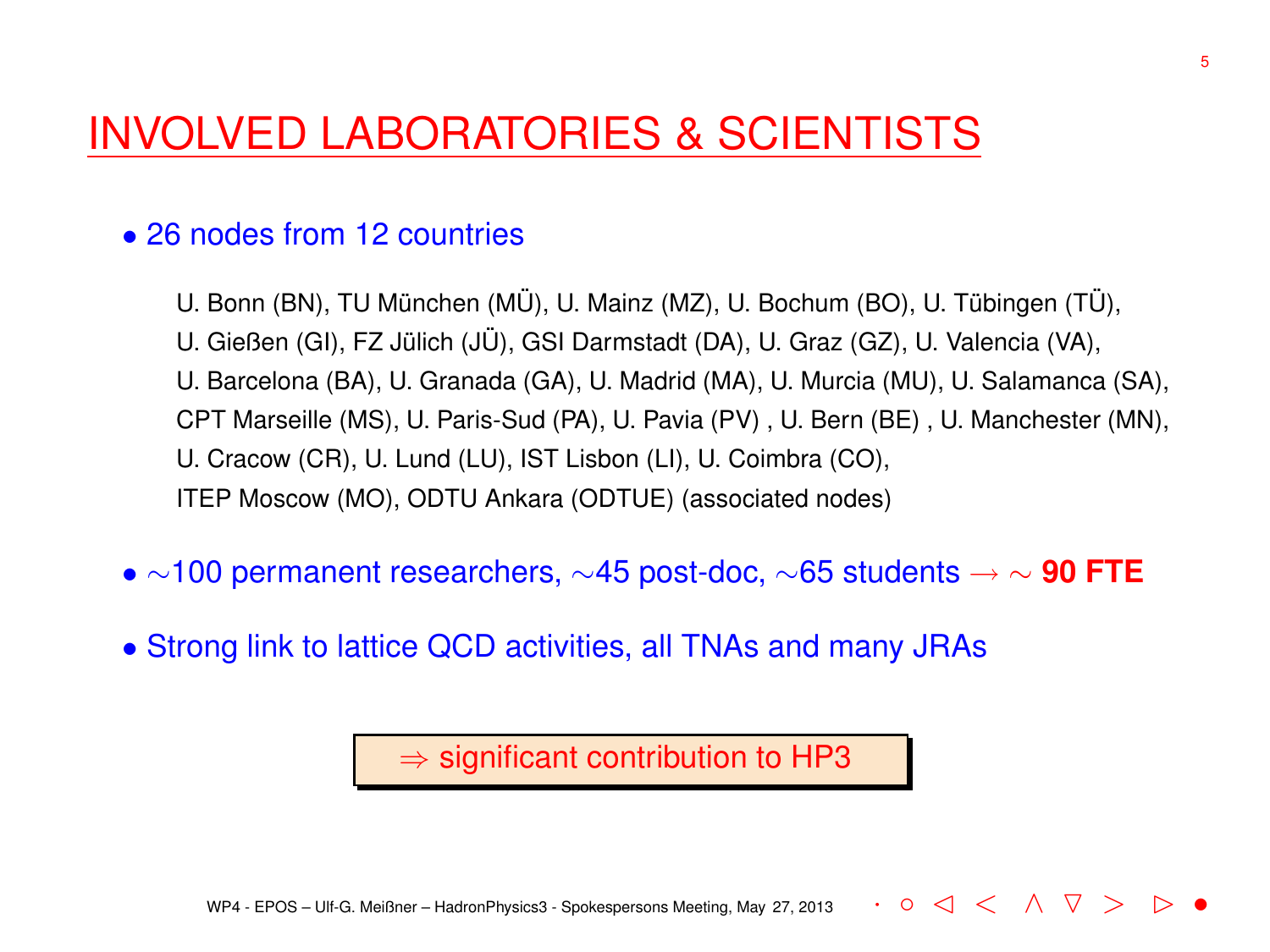### SUMMARY of OBTAINED RESULTS

- 137 papers published (PRL, PRD, PRC, EPJA, EPJC, JHEP, NPA, NPB, ...)
- two dozen papers submitted to peer reviewed journals
- $\sim$ 100 talks at conferences/workshops [submitted to the arXives]
- 2 conferences/workshops (co-)sponsored / important contributions,

"Nuclear Matter and Phases of QCD," Graz, Austria, May 21-23, 2013 32 participants, 21 talks, project area 4 http://phyk247055.uni-graz.at/i3hp2013/

<span id="page-5-0"></span>"NSTAR 2013," Peniscola, Spain, May 27-30, 2013 9 plenary talks by EPOS members, project areas 1,2,3 http://ific.uv.es/nucth/nstar/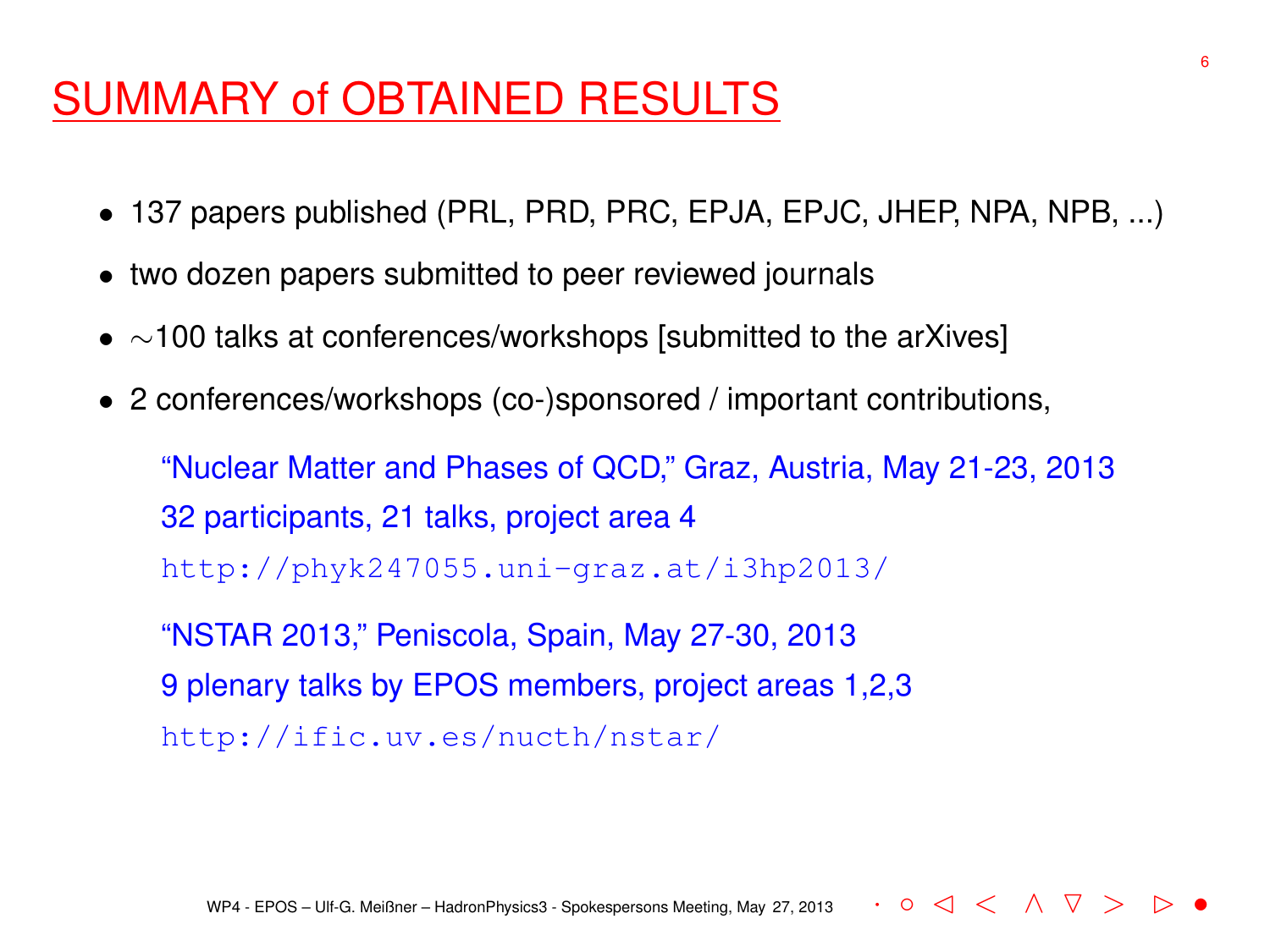#### A FEW SELECTED HI-LITES I

• "Improved dispersive analysis of the scalar form factor of the nucleon," M. Hoferichter, C. Ditsche, B. Kubis, U.-G. Meißner, JHEP **1206** (2012) 063.

Based on Roy-Steiner equations, the two-channel Muskhelishvili-Omnes problem is solved and the correction  $\Delta_\sigma = \sigma_{\pi N} (2 M_\pi^2) - \sigma_{\pi N} (0)$  is reanalyzed.



Shift in the scalar ff:  $\Delta_\sigma=(13.9\pm0.3)$  MeV  $+Z_1$  $\int g^2$  $\left(\frac{g^2}{4\pi}-14.28\right)$  $+Z_2$  $\sqrt{ }$  $d^+_{00}\,M_\pi + 1.46\Big)$  $+Z_3$  $\sqrt{ }$  $d^+_{01} \, M_\pi^3 - 1.14 \Bigr)$  $+Z_4$  $\sqrt{ }$  $b^+_{00} \, M_\pi^3 + 3.54 \Big)$ 

<span id="page-6-0"></span>WP4 - EP[O](#page-6-0)S – Ulf-G. Meißner – HadronPhysics3 - Spokespersons Meeting, May 27, 2013  $\cdot \cdot \circ \leq \wedge \nabla$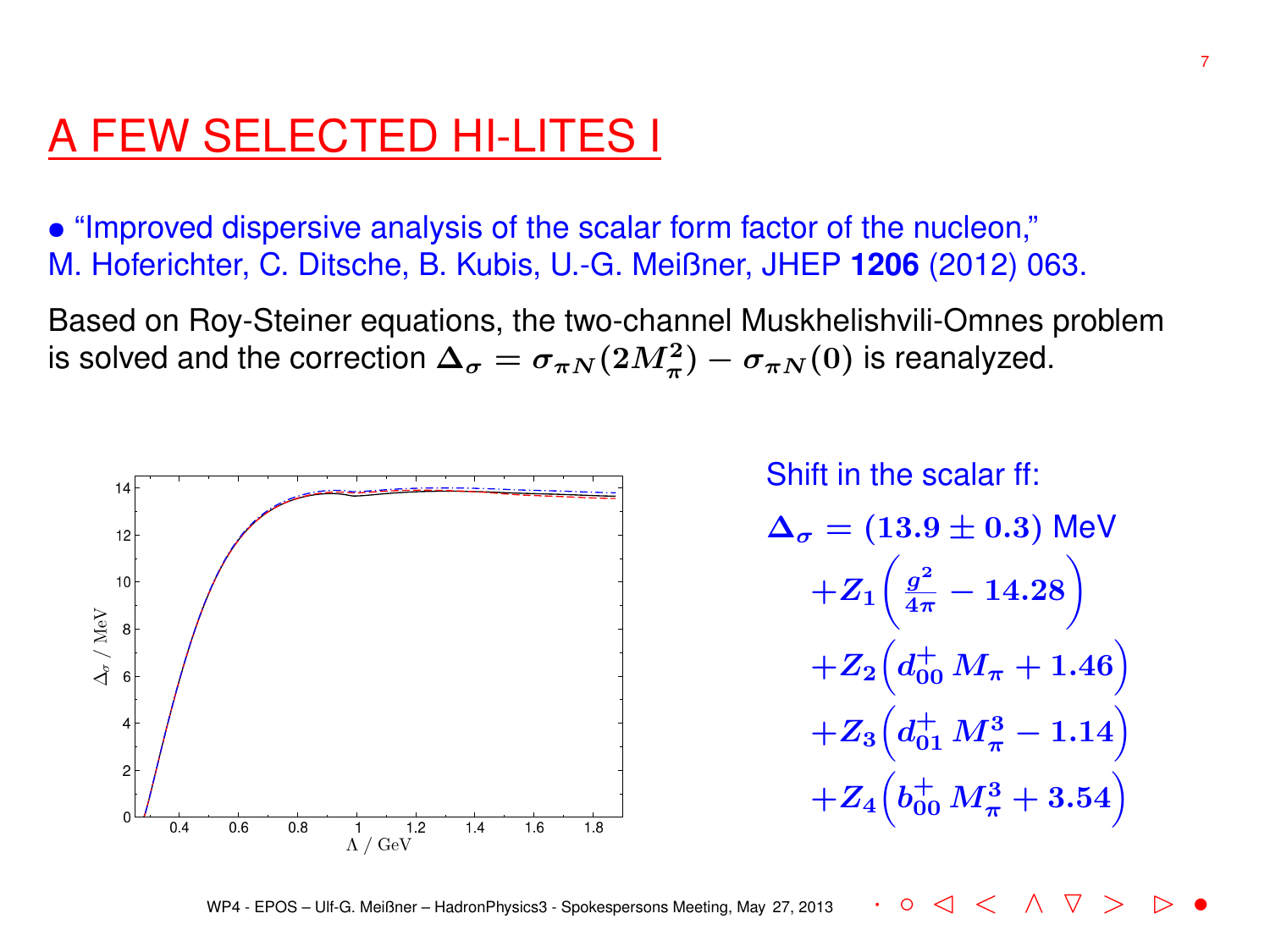# A FEW SELECTED HI-LITES II

• "Unified dispersive approach to real and virtual photon-photon scattering at low energy," B. Moussallam, arXiv:1305.3143.

A representations is obtained for the pion pair production amplitude from a photon plus a virtual photon, which applies for both positive and negative virtualities, by combining dispersion theoretical and soft-photon constraints and matching with the NLO chiral expansion.

<span id="page-7-0"></span>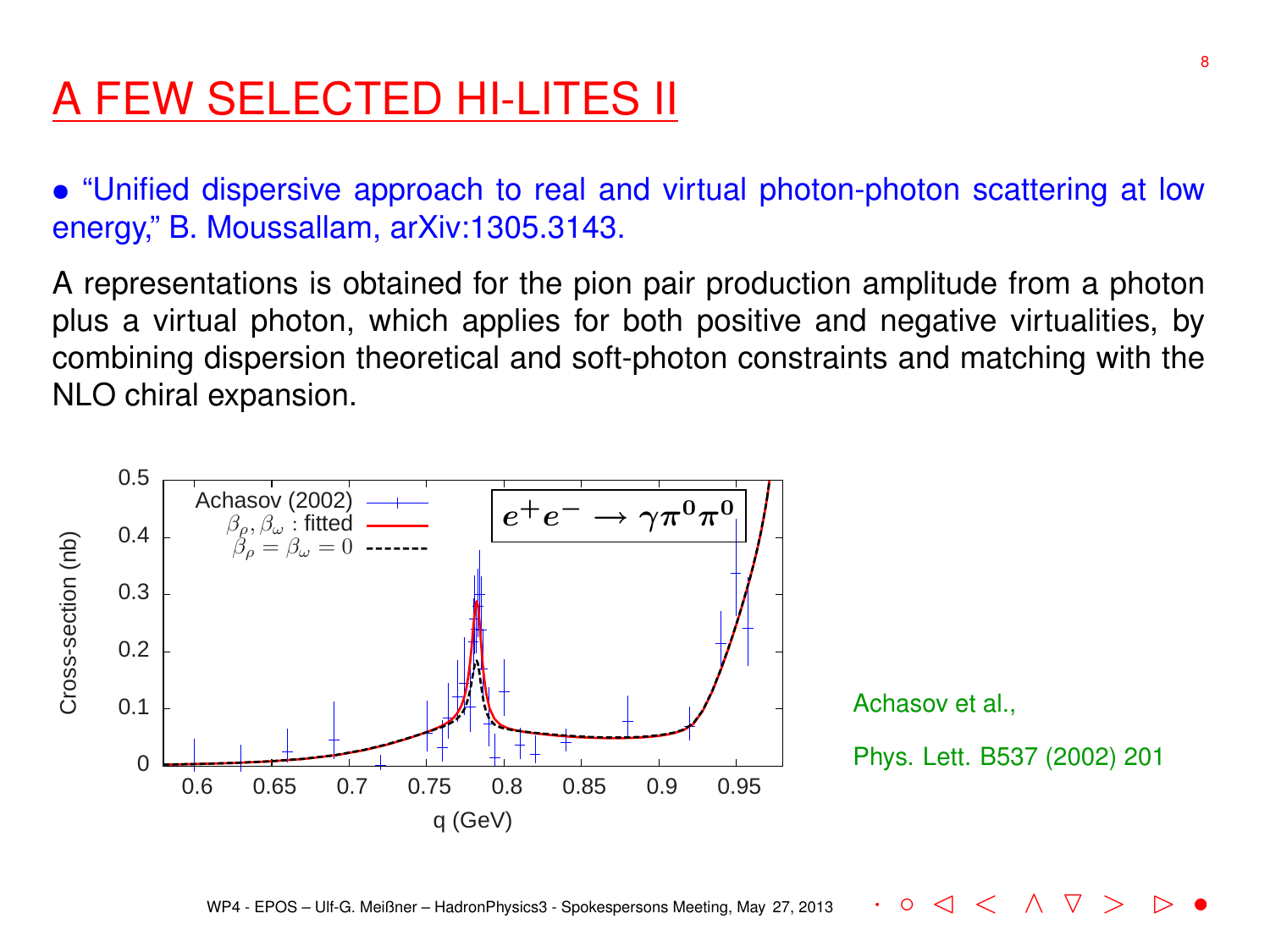### A FEW SELECTED HI-LITES III

• "Scattering lengths of strangeness S=-2 baryon-baryon interactions," A. M. Gasparyan, J. Haidenbauer, C. Hanhart, Phys.Rev. C **85** (2012) 015204.

A method based on dispersion theory, that allows one to extract the scattering length of any two-baryon system from corresponding final-state interactions in production reactions, is reconsidered. Employing the method to available data on the  $\Lambda\Lambda$  invariant mass from the reaction  $^{12}C(K^-, K^+ \Lambda \Lambda X)$ , a  $^{1}S_{0}$  scattering length of  $a(\Lambda\Lambda) = (-1.2 \pm 0.6)$  fm is deduced.

<span id="page-8-0"></span>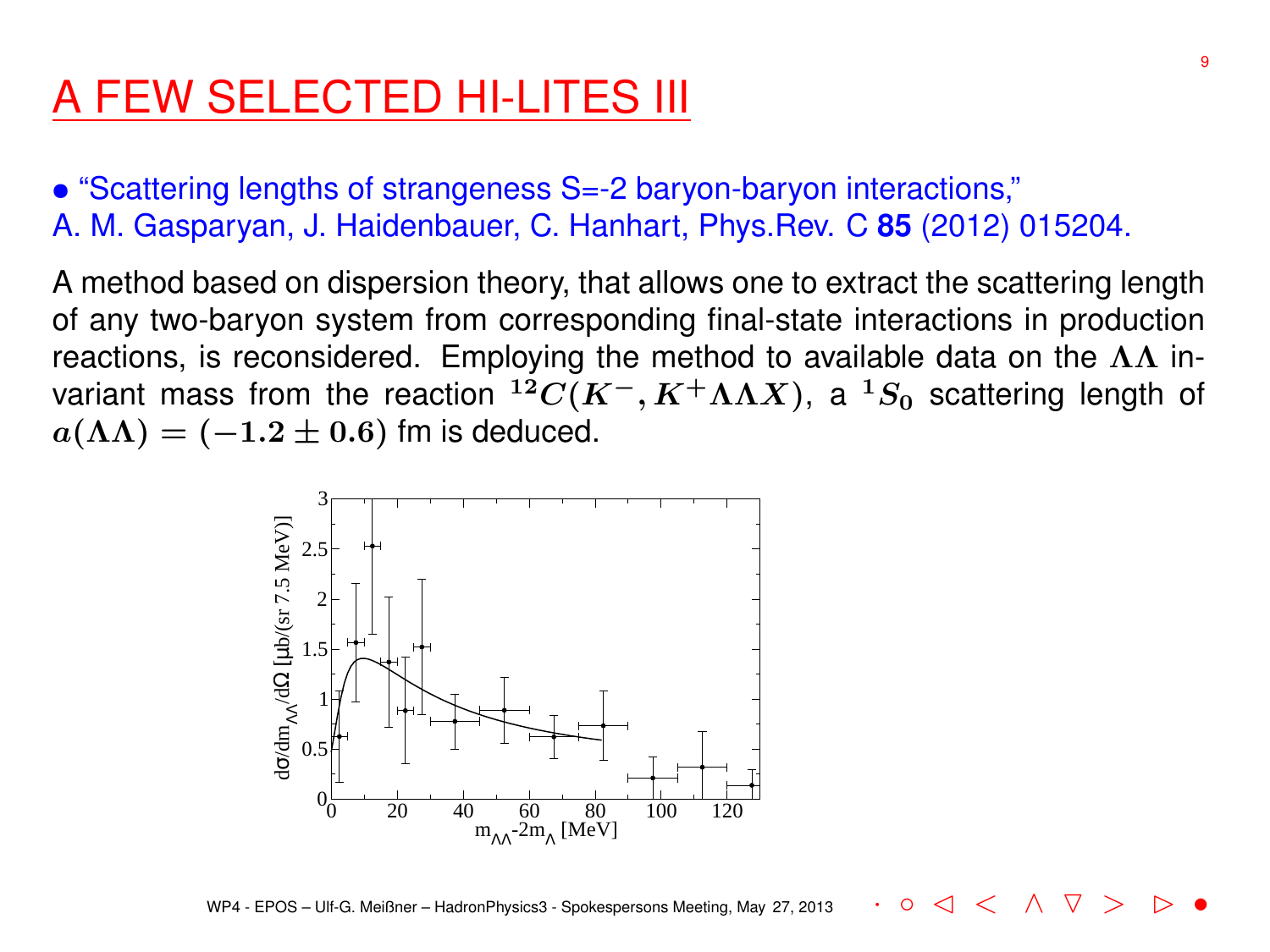### A FEW SELECTED HI-LITES IV

• "The  $X(3872) \to J/\psi \gamma$  decay in the  $D\bar{D}^*$  molecular picture," F. Aceti, R. Molina, E. Oset, Phys. Rev. D **86** (2012) 113007.

From a picture of the X(3872), where the resonance is a bound state of  $\bar{D}D^* - c.c.,$ the decay width into the  $J/\psi \gamma$ ,  $J/\psi \omega$  and  $J/\psi \rho$  channels, which are sensitive to the internal structure of this state, are evaluated. The importance of the charged  $D\bar{D}^{\star}$  threshold is pointed out.



<span id="page-9-0"></span>WP4 - EP[O](#page-9-0)S – Ulf-G. Meißner – HadronPhysics3 - Spokespersons Meeting, May 27, 2013  $\cdot \circ \triangleleft \leq \wedge \nabla \geq$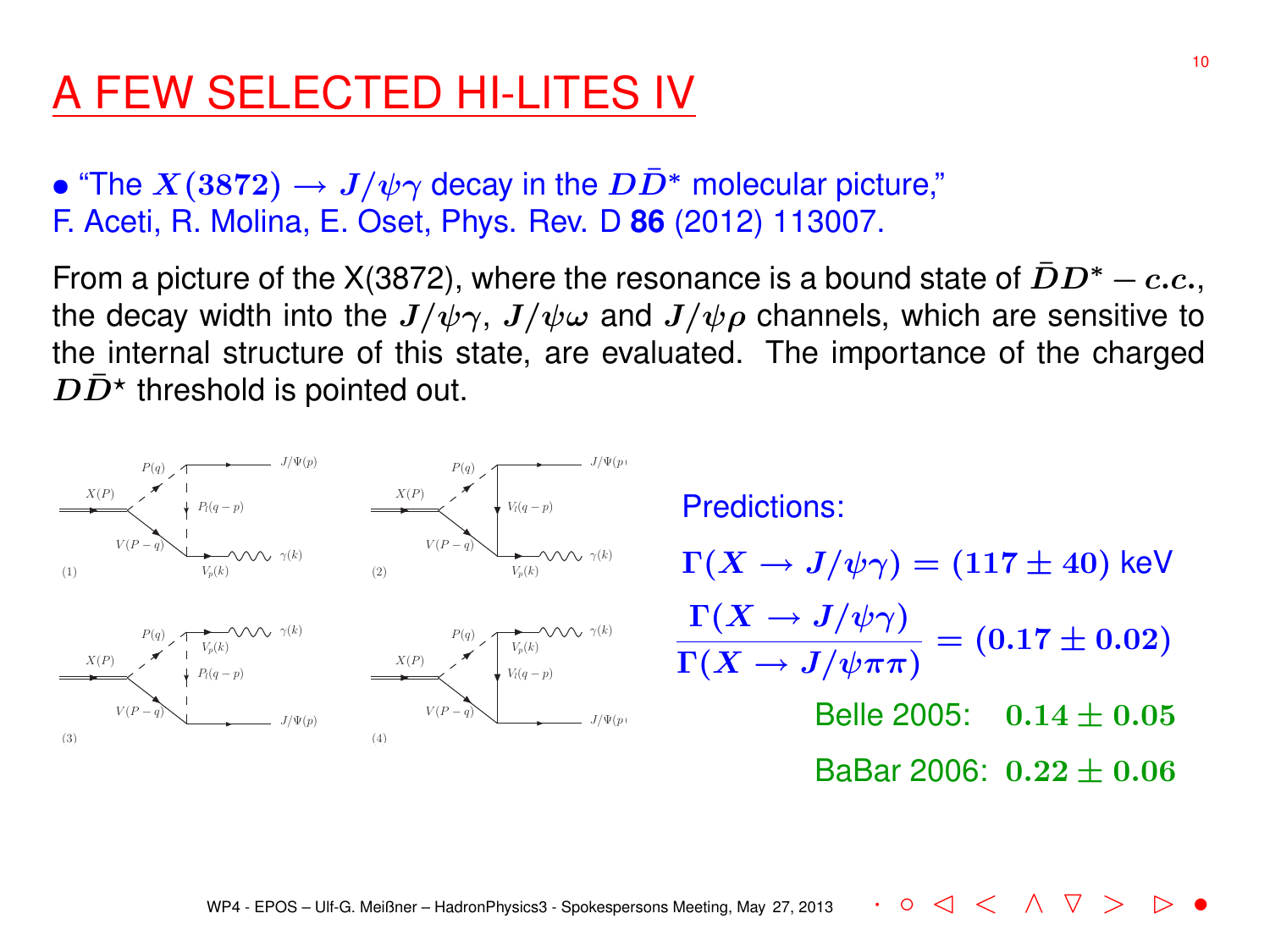#### A FEW SELECTED HI-LITES V

• "Hadron physics potential of future high-luminosity B-factories at the  $\Upsilon(5S)$  and above," A. G. Drutskoy, F.-K. Guo, F. J. Llanes-Estrada, A. V. Nefediev, J. M. Torres-Rincon, Eur. Phys. J. A **49** (2013) 7.

The physics opportunities of future high-luminosity B-factories at the  $\Upsilon(5S)$  resonance and above are analyzed.

<span id="page-10-0"></span>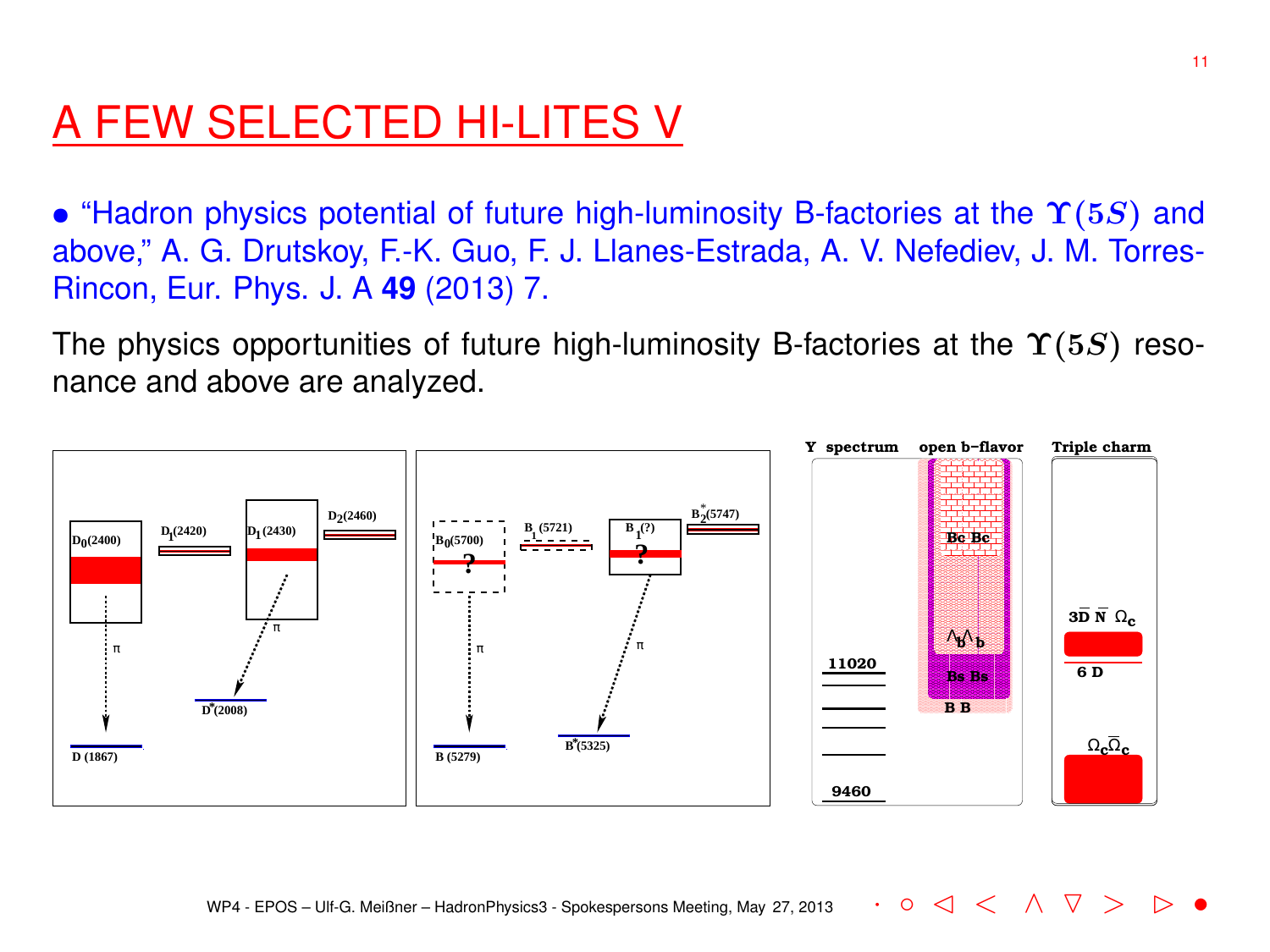### A FEW SELECTED HI-LITES VI THE MINIMUM OF THE MINIMUM OF THE MINIMUM OF THE MINIMUM OF THE MINIMUM OF THE MINIMUM OF THE MINIMUM OF THE MINIMUM OF THE MINIMUM OF THE MINIMUM OF THE MINIMUM OF THE MINIMUM OF THE MINIMUM OF

• "Viability of carbon-based life as a function of the light quark mass," E. Epelbaum, H. Krebs, T. Lahde, D. Lee, U.-G. Meißner, Phys. Rev. Lett. ¨ **110** (2013) 112502.

The Hoyle state plays a crucial role in the helium burning of stars that have reached the red giant stage. The close proximity of this state to the triple-alpha threshold is needed for the production of carbon, oxygen, and other elements necessary for life. Its is investigated whether this life-essential condition is robust or delicately fine-tuned for variations on the fundamental constants of nature, specifically the light quark mass and the strength of the electromagnetic interaction.



Quark mass dependence of the inverse nucleon-nucleon scattering lengths:

$$
\bar{A}_{s,t} = \frac{\partial a_{s,t}^{-1}}{\partial M_{\pi}}
$$

$$
\Rightarrow |\delta m_q/m_q| \lesssim 2 \dots 3 \%
$$
  
for carbon-based life

<span id="page-11-0"></span>WP4 - EP[O](#page-11-0)S – Ulf-G. Meißner – HadronPhysics3 - Spokespersons Meeting, May 27, 2013  $\cdot \cdot \circ \prec \prec \wedge \nabla >$  $\cdot \cdot \circ \prec \prec \wedge \nabla >$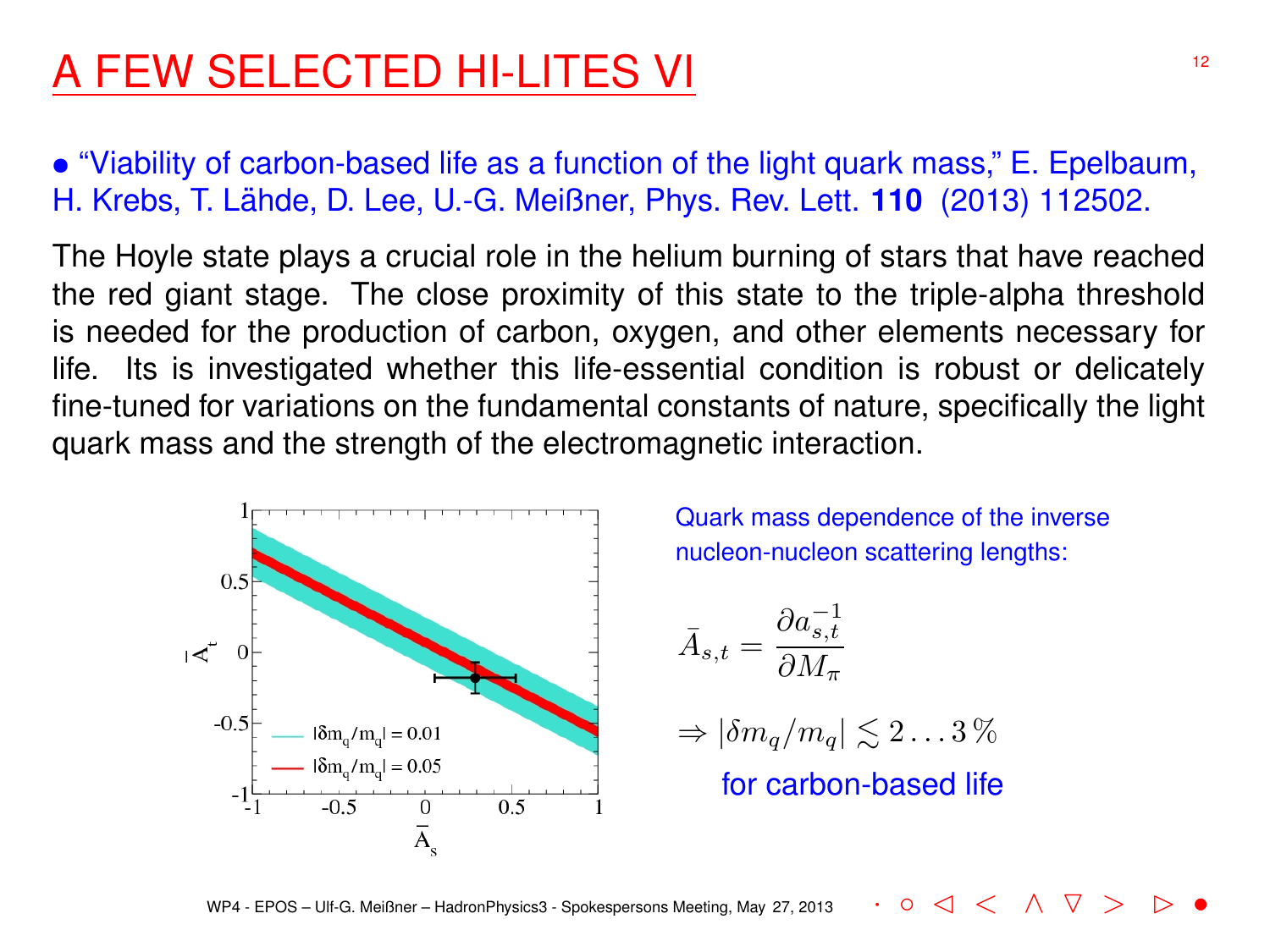### A FEW SELECTED HI-LITES VII

• "K pi scattering for isospin 1/2 and 3/2 in lattice QCD," C. B. Lang, L. Leskovec, D. Mohler, S. Prelovsek, Phys. Rev. D **86** (2012) 054508.

 $K\pi$  scattering in s-wave and p-wave for both isospins I=1/2, 3/2 using quarkantiquark and meson-meson interpolating fields is simulated in lattice QCD for two dynamical quarks with  $M_{\pi} = 266$  MeV and  $M_K = 552$  MeV. The extracted elastic phase shifts delta at several values of the  $K - \pi$  relative momenta exhibit qualitative agreement with the experimental phases in all four channels.

<span id="page-12-0"></span>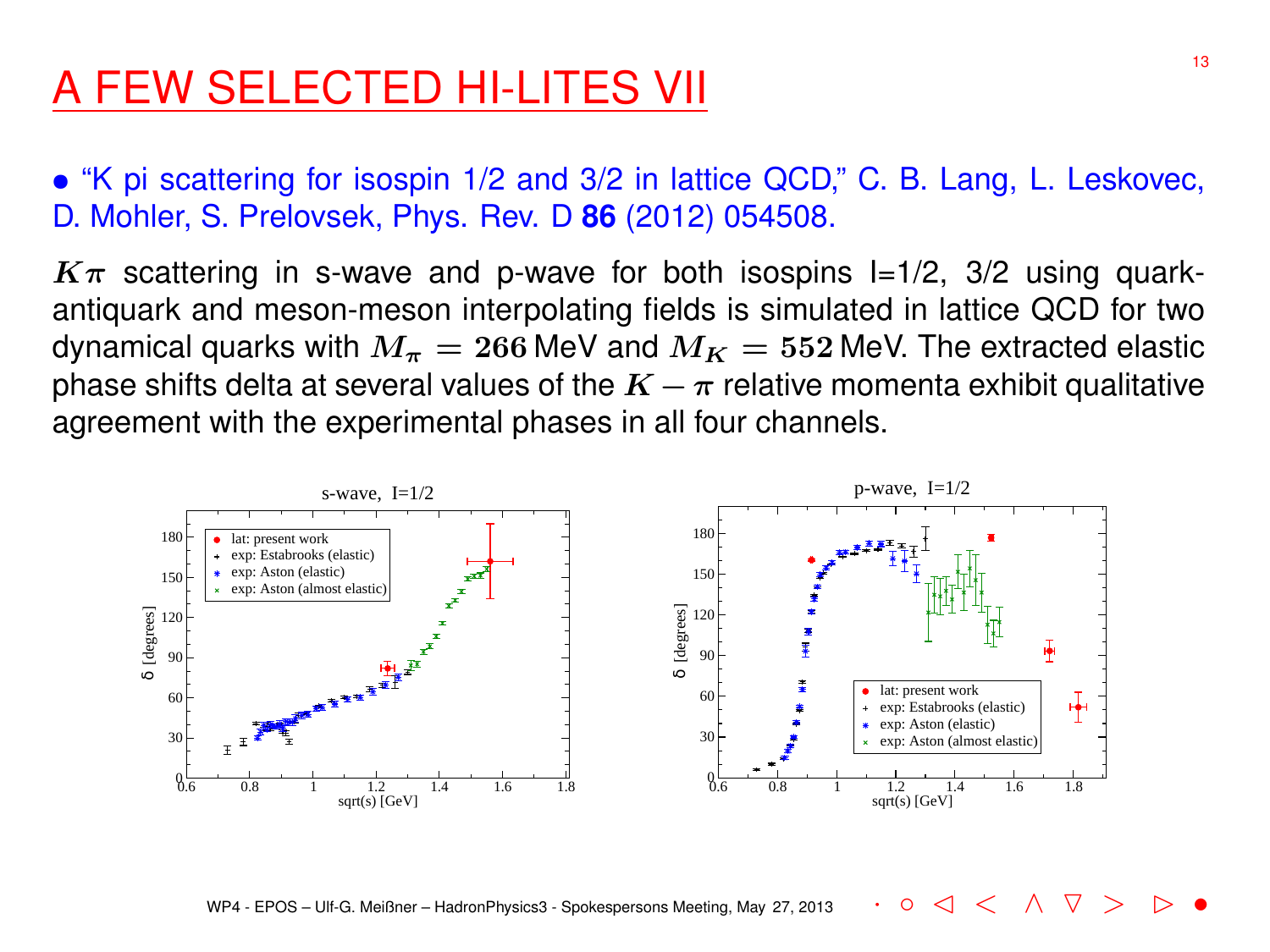## A FEW SELECTED HI-LITES VIII

• "Hyperon-Nucleon Interactions and the Composition of Dense Nuclear Matter from Quantum Chromodynamics," S.R. Beane et al., Phys. Rev. Lett. **109** (2012) 172001.

The low-energy  $n - \Sigma^-$  interactions determine, in part, the role of the strange quark in dense matter, such as that found in astrophysical environments. The scattering phase shifts for this system are obtained from a numerical evaluation in Lattice QCD.

<span id="page-13-0"></span>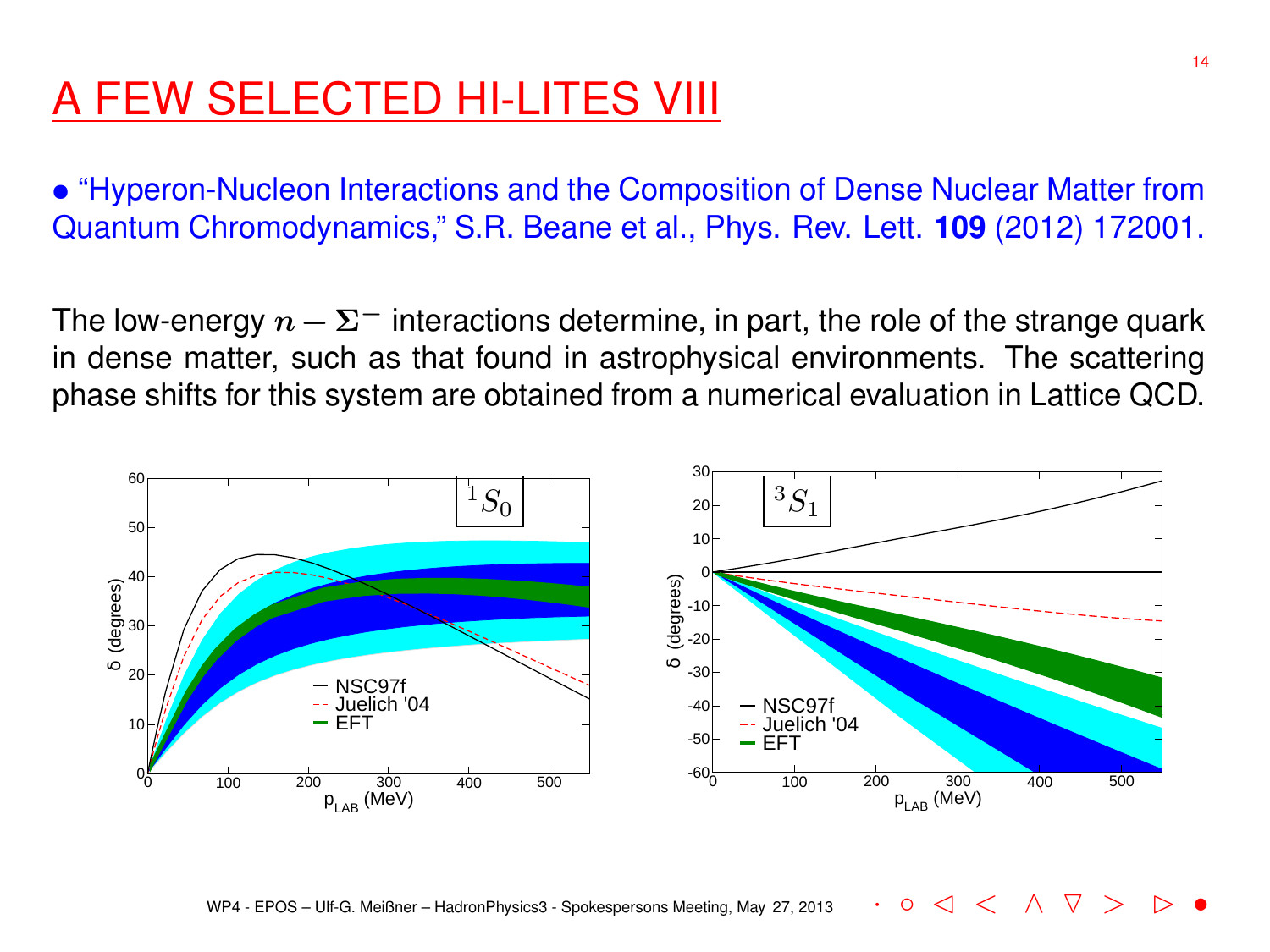## A FEW SELECTED HI-LITES IX

"Nuclear thermodynamics and the in-medium chiral condensate," S. Fiorilla, N. Kaiser, W. Weise, Phys. Lett. B **714** (2012) 251.

The temperature dependence of the chiral condensate in isospin-symmetric nuclear matter at varying baryon density is investigated using thermal in-medium chiral effective field theory.



⇒ *much more to come* . . .

<span id="page-14-0"></span>WP4 - EP[O](#page-14-0)S – Ulf-G. Meißner – HadronPhysics3 - Spokespersons Meeting, May 27, 2013  $\cdot \cdot \circ \triangleleft \leq \wedge \nabla$